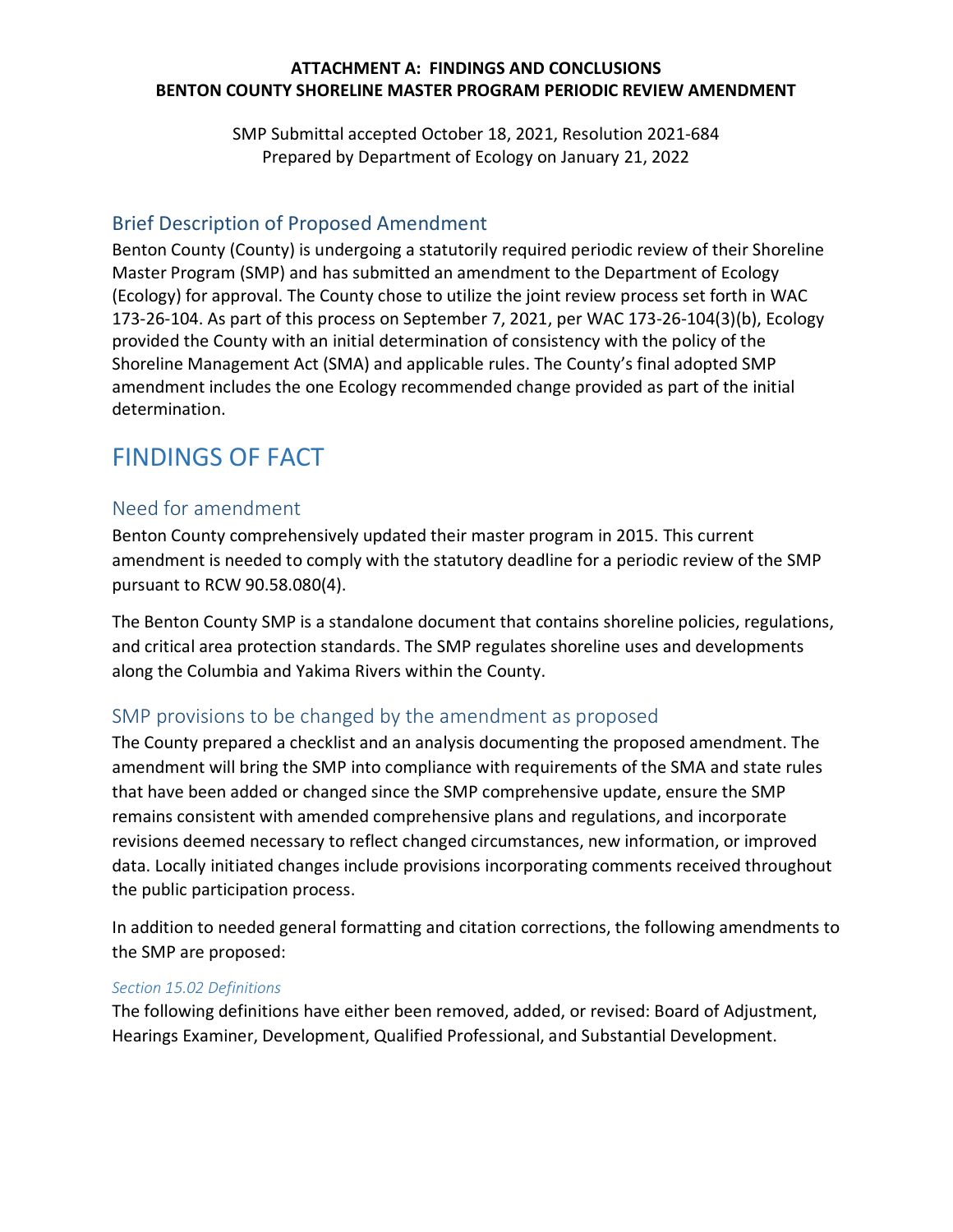#### *Section 15.04 Shoreline Environment Designations*

Added subsection 04.120 Developments Not Required to Obtain Shoreline Permits or Local Reviews.

#### *Section 15.05 General Regulations and Performance Standards*

Subsection 05.030(j) modified to require replanting of treated area with native riparian vegetation.

#### *Section 15.06 Critical Areas in Shoreline Jurisdiction*

Subsection 06.010 (e)(2) revised to require that critical area studies performed for a project include identification of all critical areas adjacent to the proposed project area.

Subsection 06.020 (d) Definitions for categories of wetlands have been removed.

#### *Section 15.07 Use-Specific and Modification Regulations and Performance Standards*

Subsection 07.150 (m) modified to add a 90 day timeline for permits associated with state highway projects.

## Amendment History, Review Process

The County prepared a public participation program in accordance with WAC 173-26-090(3)(a) to inform, involve and encourage participation of interested persons and private entities, tribes, and applicable agencies having interests and responsibilities relating to shorelines. An important element of the public participation plan is the County's SMP Periodic Review project [website](https://bentoncounty.municipalcms.com/pview.aspx?id=21077&catid=0)<sup>[1](#page-1-0)</sup>. The County developed draft documents in collaboration with Ecology. Due to the COVID-19 pandemic, the County held public meetings in a virtual format, including a public Open House held December 21, 2020 and Planning Commission meetings addressing this topic.

The County used Ecology's periodic review checklist of legislative and rule amendments to review amendments to chapter 90.58 RCW and department guidelines, that have occurred since the master program was last amended, and determine if local amendments were needed to maintain compliance in accordance with WAC 173-26-090(3)(b)(i). The County also reviewed changes to the comprehensive plan and development regulations to determine if the SMP policies and regulations remain consistent with them in accordance with WAC 173-26- 090(3)(b)(ii). The County considered whether to incorporate any amendments needed to reflect changed circumstances, new information or improved data in accordance with WAC 173-26- 090(3)(b)(iii). The County consulted with Ecology and solicited comments throughout the review process. The record also indicates that the County submitted the required 60-day notice of intent to adopt amendments to the Washington State Department of Commerce on February 24, 2021 and sent notice of final adoption as required under RCW 36.70A.106 on September 20, 2021.

<span id="page-1-0"></span> <sup>1</sup> <https://bentoncounty.municipalcms.com/pview.aspx?id=21077&catid=0>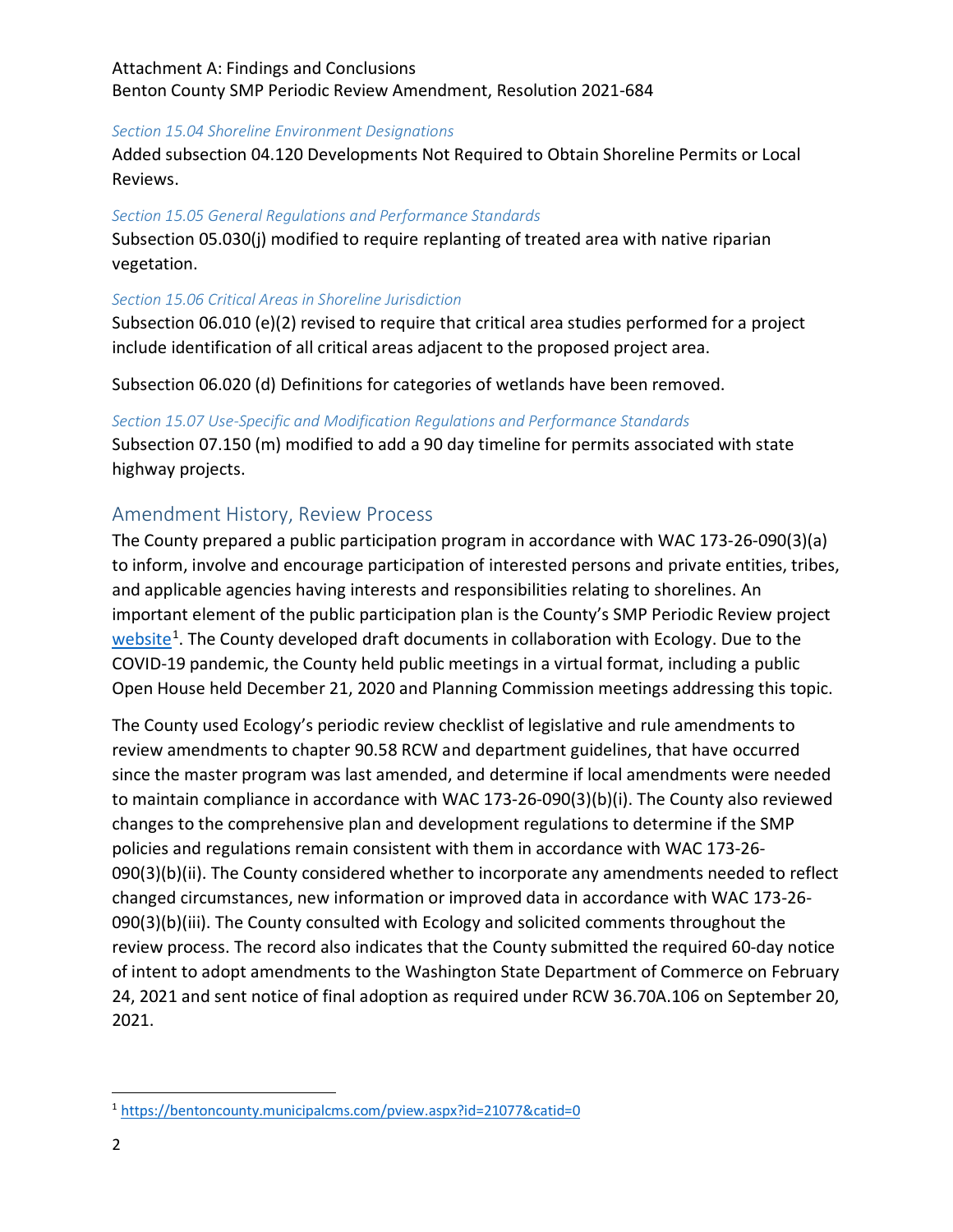The City prepared a State Environmental Policy Act (SEPA) checklist and issued a Determination of Non-Significance and checklist on February 24, 2021. No comments were received on the DNS.

## *State Local Joint comment period under WAC 173-26-104*

Ecology and the County held a joint state/local public comment period on the proposed SMP amendment following the procedures outlined in WAC 173-26-104. The comment period began on March 24, 2021 and continued through April 23, 2021. Ecology and the County held a virtual joint public hearing before the Planning Commission on April 13, 2021.

The County provided notice of the joint comment period and hearing, including a statement that the hearing was intended to address the periodic review in accordance with WAC 173-26-  $090(3)(c)(ii)$ . The County sent out notice of comment period and hearing to an interested parties list via email on March 23, 2021. Affidavits of publication provided by the County indicates notice of the joint comment period and hearing was published on March 24, 2021 in *The Prosser Record Bulletin*.

Ecology distributed notice of the joint local/state comment period to state interested parties on March 22, 2021. The Confederated Tribes of the Yakama Nation were notified on March 22, 2021 by email and letter. No comments were received from the Confederated Tribes of the Yakama Nation during this process.

During the joint comment period, two comments were received. The first was a public comment letter was received from two individuals, Patrick Paulson and Laurie Ness. The comment letter contained concerns around existing provisions and how those provisions ensure no net loss, and consistency between the critical area ordinance and the SMP. The comment letter also provided suggestions to improve language around wetland categories and the use of critical area reports for clarity and improved protection.

The second letter was received from the Washington State Department of Fish and Wildlife (WDFW). The letter provides clarification around previous conversations and testimony given during the County's critical areas code update and SMP Joint Public Hearing. Testimony given at the hearing stated that the Riparian Ecosystems guidelines Volume 1 and Volume 2 should be used to identify Riparian buffers which requires 100 foot minimum width. The comment letter goes on to identify that a WDFW biologist had recently reviewed the County's buffers and provided comment prior to the public process identifying the buffers for Type F 75', and Type N 50' to be acceptable. The current approved SMP section 06.030 Rivers and Creeks requires a buffer of 100' for Type F streams and a 50' buffer for Type N streams. WDFW ultimately requests no changes to the proposed buffers.

It is of note that after the joint comment period closed, the County received a comment letter from Futurewise dated June 21, 2021. The letter expressed concern that the type F, NP, and NS riparian buffers in the existing SMP do not adequately protect the associated critical areas. Futurewise suggests using new WDFW guidance which includes site potential tree height for determining appropriate riparian management areas.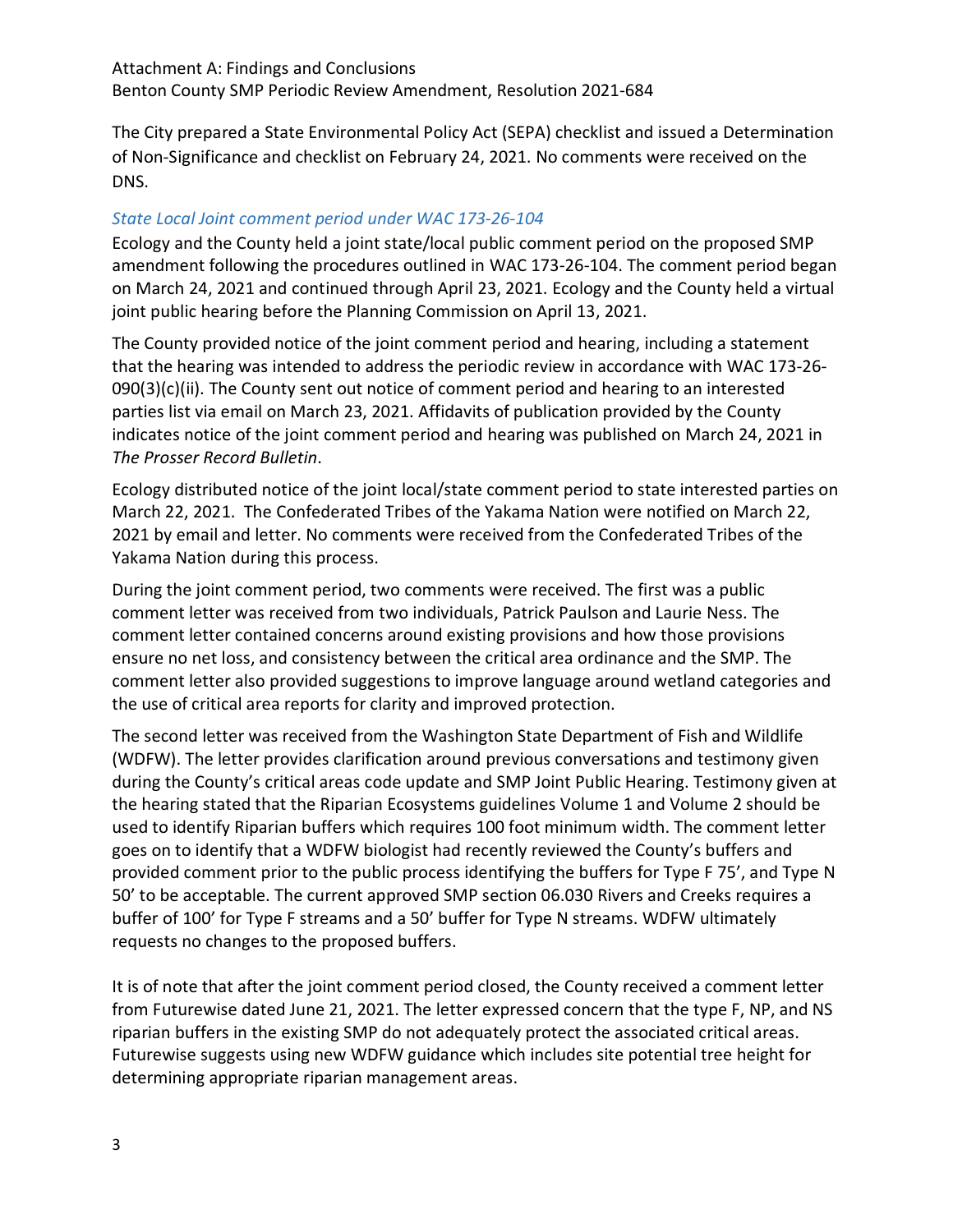County staff reviewed and summarized comments received, and provided responses in the form of staff recommendations. The County ultimately made the following changes in response to comments.

- 05.030(j) Addition of language requiring treated areas be replanted with native riparian vegetation.
- 06.010 (e)(2) Language has been revised to require that critical area studies performed for a project include identification of all critical areas adjacent to the proposed project area.
- 06.020 (d) Removal of definitions for categories of wetlands.

These changes were formally incorporated into the proposed draft.

As part of the comprehensive update, local governments had to weigh many considerations in balancing the policies of the SMA. To that end, the County's SMP includes appropriate use allowances and restrictions, stream buffers, vegetation management standards, and the requirement for projects to demonstrate mitigation sequencing. As a package the SMP provides for ecological protection and requires appropriate mitigation to achieve no net loss of shoreline ecological functions, while prioritizing water-oriented uses and increasing public access in the public interest as required by the SMA (RCW 90.58.020).

Ecology finds that the County's approach to protecting riparian buffers approved in 2015 as part of the comprehensive update, continues to achieve no net loss of shoreline ecological function and remain consistent with the SMA and SMP Guidelines.

## *Initial Determination of Consistency*

The proposed SMP amendments were received by Ecology for initial state review on June 30, 2021. The initial submittal package was determined complete on July 19, 2021. This began Ecology's review and initial determination.

Ecology finds the County's responses are consistent with the statutory obligations for conducting periodic reviews<sup>[2](#page-3-0)</sup>. Ecology reviewed all the comments received during the local and joint review process along with the County's responses. Ecology finds the County considered whether to incorporate any amendments to reflect changed circumstances, new information, or improved data as provided or raised during the comment period. The County determined, and Ecology concurred, that no additional amendments were warranted based on the significance of the information and the existing SMP provisions<sup>[3](#page-3-1)</sup>.

Ecology issued a written statement of initial concurrence (Ecology's Initial Determination of Consistency), with no required changes, and one recommended formatting change, on September 7, 2021.

<span id="page-3-0"></span> <sup>2</sup> WAC 173-26-090(3)(b)(iii))

<span id="page-3-1"></span><sup>3</sup> WAC 173-26-090(3)(b)(iii)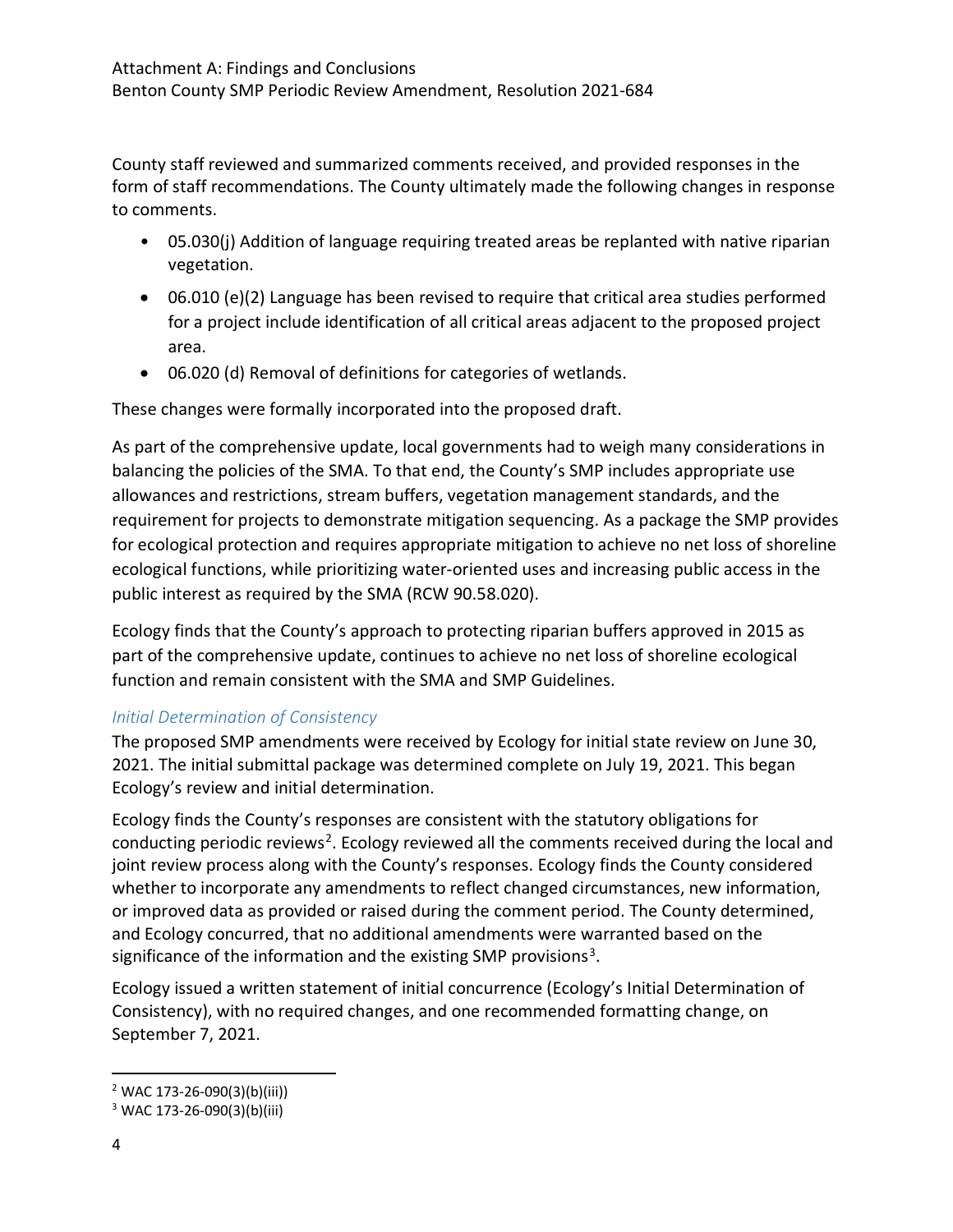### *Final Submittal*

With passage of Resolution 2021-684, on September 14, 2021, the County authorized staff to forward the proposed amendments to Ecology for formal approval. The County's final submittal of the SMP periodic review amendment was received by Ecology on September 29, 2021. The submittal was determined complete on October 18, 2021. This began our formal review of the County's proposed amendment.

At the conclusion of our formal review, Ecology's Director must decide to approve the program as submitted, approve it with required changes and/or recommended changes, or deny approval.

## Periodic Review and SMP Amendment Approval Criteria

#### *WAC 173-26-090(2) and (3) Periodic Review Requirements and Procedures*

The periodic review is distinct from the comprehensive updates required by RCW [90.58.080\(](http://app.leg.wa.gov/RCW/default.aspx?cite=90.58.080)2). The presumption in the comprehensive update process was that all master programs needed to be revised to comply with the full suite of ecology guidelines. By contrast, the periodic review addresses changes in requirements of the act and guidelines requirements since the comprehensive update or the last periodic review, and changes for consistency with revised comprehensive plans and regulations, together with any changes deemed necessary to reflect changed circumstances, new information or improved data. There is no minimum requirement to comprehensively revise shoreline inventory and characterization reports or restoration plans.

The purpose and scope of the periodic review as established by the act is to assure that the master program complies with applicable law and guidelines in effect at the time of the review. It also assures consistency of the master program with the local government's comprehensive plan and development regulations adopted under chapter 36.70A RCW, if applicable, and other local requirements.

The periodic review is a formal public process that starts with public scoping and concludes with elected officials taking formal action after a public hearing. The procedural requirements of WAC 173-26-090(3) establish that the local government must:

**Engage** the public, stakeholders, and tribes - Pursuant to RCW [90.58.130,](http://app.leg.wa.gov/RCW/default.aspx?cite=90.58.130) all reasonable efforts shall be made to inform, fully involve and encourage participation of all interested persons and private entities, tribes, and agencies of the federal, state or local government having interests and responsibilities relating to shorelines of the state and the local master program. Local governments may follow the public participation procedures under either the standard local process outlined in WAC [173-26-100,](https://apps.leg.wa.gov/WAC/default.aspx?cite=173-26-100) or the optional joint review process outlined in WAC [173-](https://apps.leg.wa.gov/WAC/default.aspx?cite=173-26-104) [26-104;](https://apps.leg.wa.gov/WAC/default.aspx?cite=173-26-104)

**Review** the SMP for consistency - This review includes filling out the periodic review checklist, intended to provide a single place for local governments to explain and document their periodic review;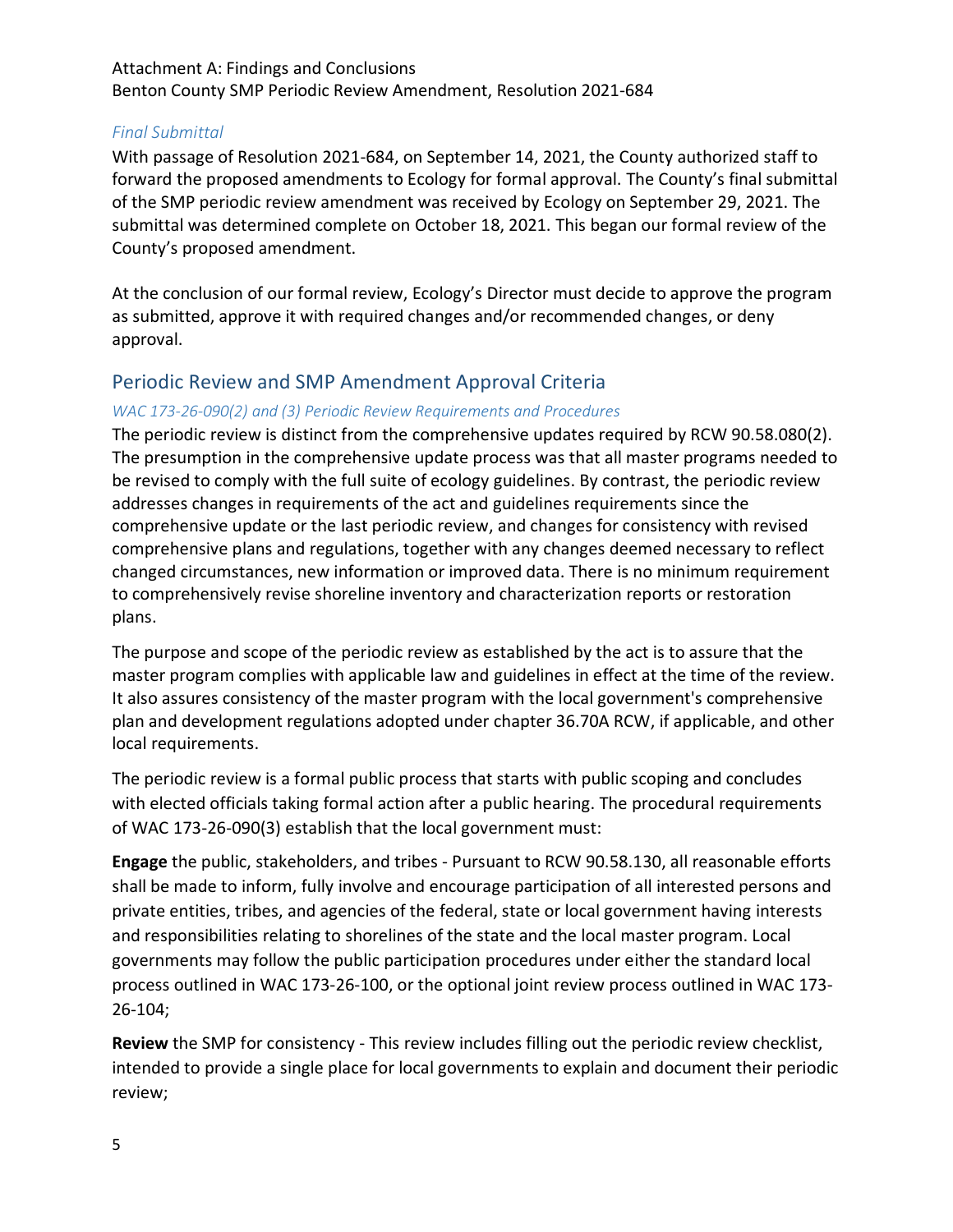**Revise** (if determined necessary) - If the local government determines an amendment is needed, they revise the SMP through the normal local adoption process;

**Take legislative action** at the local decision making body - Ecology rules clarify that local legislative action is required to complete this periodic review, even when a local government determines that no changes are needed; then

**Submit** to Ecology for final action – If the local government determines amendments are needed, the amendment must be submitted to Ecology consistent with WAC [173-26-110.](https://apps.leg.wa.gov/WAC/default.aspx?cite=173-26-110) If the local government determines amendments are not needed they submit the list of requirements found in WAC 173-26-090(3)(d)(ii) to Ecology as part of their Finding of Adequacy.



## *WAC 173-26-090(3)(e) State process for approving period reviews*

Ecology must issue a formal approval of any SMP periodic review amendment or finding of adequacy. This approval affirmatively concludes the periodic review process by:

- Confirming that state review of the local action has occurred;
- Ensuring that Ecology followed applicable adoption procedures described in WAC 173-26- 120; and,
- Establishing a definitive appeal window consistent with RCW [90.58.190.](http://app.leg.wa.gov/RCW/default.aspx?cite=90.58.190)

## *WAC 173-26-201(1) Process to prepare or amend SMP*

This section establishes the following approval criteria for SMP amendments:

- All master program amendments are subject to the minimum procedural rule requirements of WAC 173-26-010 through 173-26-160, and approval by Ecology as provided in RCW 90.58.090.
- Master program amendments may be approved by Ecology provided:
	- o The proposed amendment will not foster uncoordinated and piecemeal development of the state's shorelines;
	- $\circ$  The amendment is consistent with all applicable policies and standards of the act;
	- o All requirements for public notice and consultation have been satisfied; and
	- o Master program guidelines analytical requirements and substantive standards have been satisfied, where they reasonably apply to the amendment. All master program amendments must demonstrate that the amendment will not result in a net loss of shoreline ecological functions.

The periodic review checklist and SMP submittal worksheet can be used to document the proposed amendment meets all the above criteria.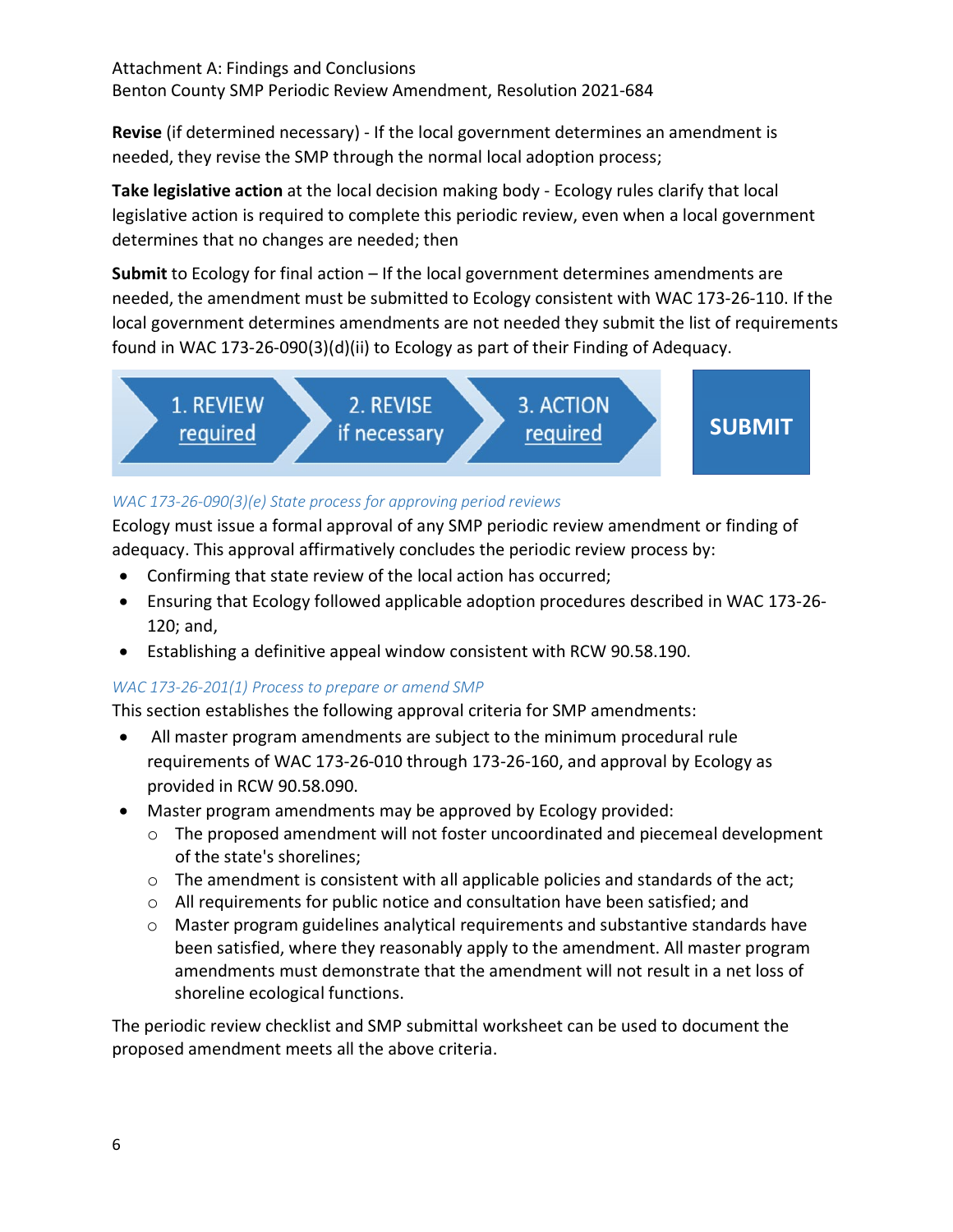#### Attachment A: Findings and Conclusions

Benton County SMP Periodic Review Amendment, Resolution 2021-684

#### *WAC 173-26-120 State process for approving/amending SMPs*

Ecology must first determine if the SMP amendment submittal was complete pursuant to WAC 173-26-104 and WAC 173-26-110. Ecology must then:

- Make written findings and conclusions regarding the consistency of the proposal with the policy of RCW 90.58.020 and the applicable guidelines. Ecology shall approve those parts of a master program relating to shorelines unless it determines that the submitted parts are not consistent with the policy of RCW [90.58.020](http://app.leg.wa.gov/RCW/default.aspx?cite=90.58.020) and the applicable guidelines. These written findings and conclusions must be provided to the local government and made available to all interested persons, parties, tribes, groups, and agencies of record on the proposal.
- Either approve the proposal as submitted, recommend specific changes necessary to make the proposal consistent with chapter [90.58](http://app.leg.wa.gov/RCW/default.aspx?cite=90.58) RCW policy and its applicable guidelines, or deny the proposal in those instances where no alteration of the proposal appears likely to be consistent with the policy of RCW [90.58.020](http://app.leg.wa.gov/RCW/default.aspx?cite=90.58.020) and the applicable guidelines.

## Consistency Review

#### *Consistency with Chapter 90.58 RCW*

The proposed amendment has been reviewed for consistency with the policy of RCW 90.58.020 and the approval criteria of RCW 90.58.090(3), (4) and (5). The County has also provided evidence of its compliance with SMA procedural requirements for amending their SMP contained in RCW 90.58.090(1) and (2).

#### *Consistency with applicable guidelines (Chapter 173-26 WAC, Part III)*

The proposed amendment has been reviewed for compliance with the requirements of the applicable SMP Guidelines (WAC 173-26-171 through 251 and 173-26-020 definitions). This includes review for compliance with the SMP amendment criteria found in WAC 173-26- 201(1)(c) along with review of the SMP Periodic Review Checklist completed by the County.

#### *Consistency with SEPA Requirements*

The County submitted evidence of SEPA compliance in the form of a SEPA checklist and issued a Determination of Non-Significance (DNS) for the proposed SMP amendment.

#### *Other Studies or Analyses supporting the SMP amendments*

Ecology also reviewed supporting documents prepared by the County in support of the SMP amendments. These documents include the Public Participation Plan, the Periodic Review Checklist, the Comment Summary and Response, and the Staff Reports on the SMP Periodic Review amendment. The County's SMP record also includes a September 30, 2020 Anchor QEA Best Available Science (BAS) Memo *Re: Proposed Riparian Buffers within the Benton County Critical Areas Code Update* and a May 2020 AC Geospatial LLC Summary Memorandum entitled *Riparian Buffer Analysis*.

# CONCLUSIONS OF LAW

After review of the complete record submitted and all comments received, we conclude that the County's proposed amendment is consistent with the policy and standards of RCW